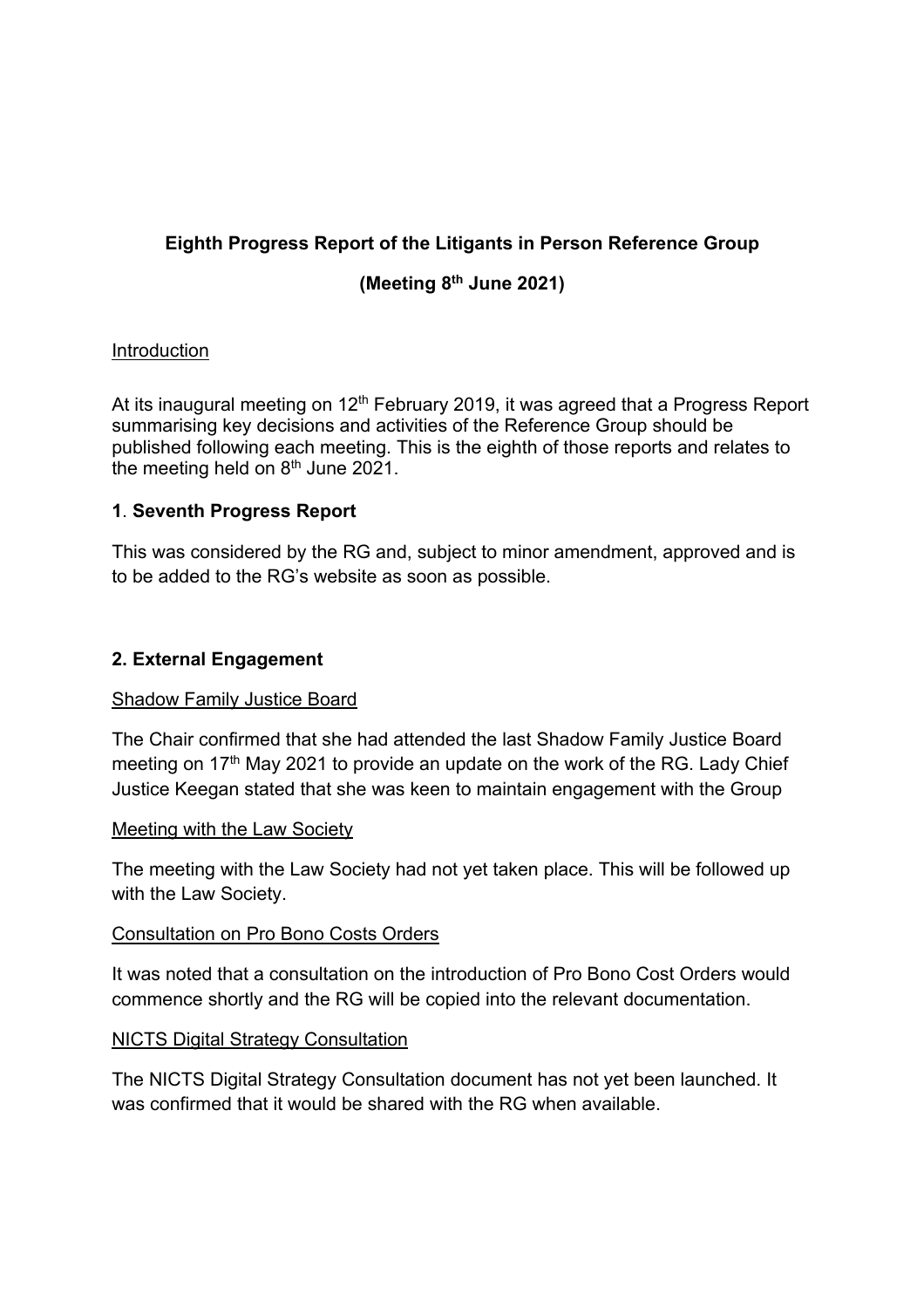### **3. Modernisation Programme**

#### Event to gather wider feedback on Modernisation Programme

The Chair confirmed that she had spoken with Law Centre NI about the possibility of hosting a webinar for the RG. The purpose of any such webinar would be to gather the views of litigants in person beyond the RG on the proposed Modernisation Programme and other current developments. The Law Centre is agreeable in principle subject to the RG providing more detail on the proposed format of any such event. It was agreed that further consideration of this and planning will be taken forward by a sub-group of the RG.

## **4. Future Training Events**

Proposed webinar on recent changes in GB, to more effectively facilitate the participation of vulnerable witnesses in proceedings

It was agreed that it would be worth pursuing further an earlier proposal for a webinar here (based on a webinar that had already taken place in GB with Judge Barry Cotter) on recent changes designed to better facilitate the participation of vulnerable witnesses in court proceedings. It was agreed that the RG should aim to hold this in Spring 2022 if possible.

#### **5. Website (Litigant Voice)**

The RG expressed thanks for the work done to date by Ulster University (UU) concerning the new website and selected the new logo. The logo will be incorporated into the new website, which should go live very shortly.

It was agreed that expressions of interest should be invited through the website from personal litigants who would be interested in joining the RG when vacancies arise.

## **6. Website (UU Family Court Information)**

The research team at UU have also developed a website as part of ongoing work on understanding how litigants in person participate in family court hearings. The website is live and includes links to relevant forms, a video on the alternatives to court proceedings, a jargon buster and details of how to get involved with the UU research project. Work is also ongoing on developing a 'pathfinder' to assist litigants